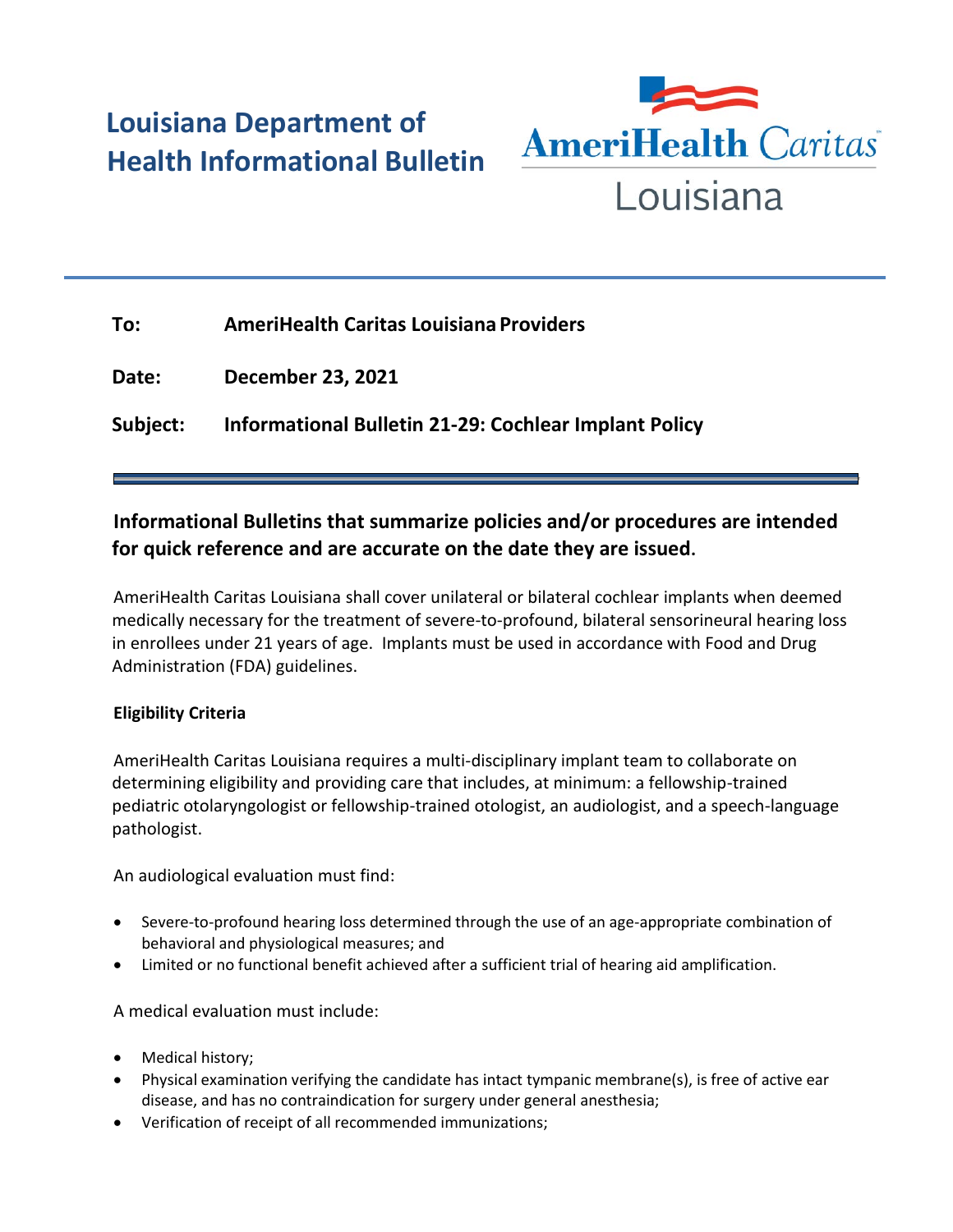- Verification of accessible cochlear anatomy that is suitable to implantation, as confirmed by imaging studies (computed tomography (CT) and/or magnetic resonance imagery (MRI)), when necessary; and
- Verification of auditory nerve integrity, as confirmed by electrical promontory stimulation, when necessary.

For bilateral cochlear implants, an audiologic and medical evaluation must determine that a unilateral cochlear implant plus hearing aid in the contralateral ear will not result in binaural benefit for the member.

Non-audiological evaluations must include:

- Speech and language evaluation to determine enrollee's level of communicative ability; and
- Psychological and/or social work evaluation, as needed.

Pre-operative counseling shall be provided to the member, if age appropriate, and the member's caregiver and will provide:

- Information on implant components and function; risks, limitations, and potential benefits of implantation; the surgical procedure; and postoperative follow-up schedule;
- Appropriate post-implant expectations, including being prepared and willing to participate in pre- and post- implant assessment and rehabilitation programs; and
- Information about alternative communication methods to cochlear implants.

#### **Preoperative Evaluation**

If prior authorized, AmeriHealth Caritas Louisiana will reimburse for preoperative evaluation services (i.e., evaluation of speech, language, voice, communication, auditory processing, and/or audiologic/aural rehabilitation) even when the member may not subsequently receive an implant.

#### **Implants, Equipment, Repairs, and Replacements**

At the time of surgery, AmeriHealth Caritas Louisiana will reimburse the hospital for both the implant and the per diem.

AmeriHealth Caritas Louisiana will cover other necessary equipment, repairs, and replacements according to the Durable Medical Equipment fee schedule.

#### **Implantation Procedure, Postoperative Rehabilitative Costs, and Subsequent Therapy**

AmeriHealth Caritas Louisiana will cover the cochlear implant surgery as well as postoperative aural rehabilitation by an audiologist and subsequent speech, language, and hearing therapy.